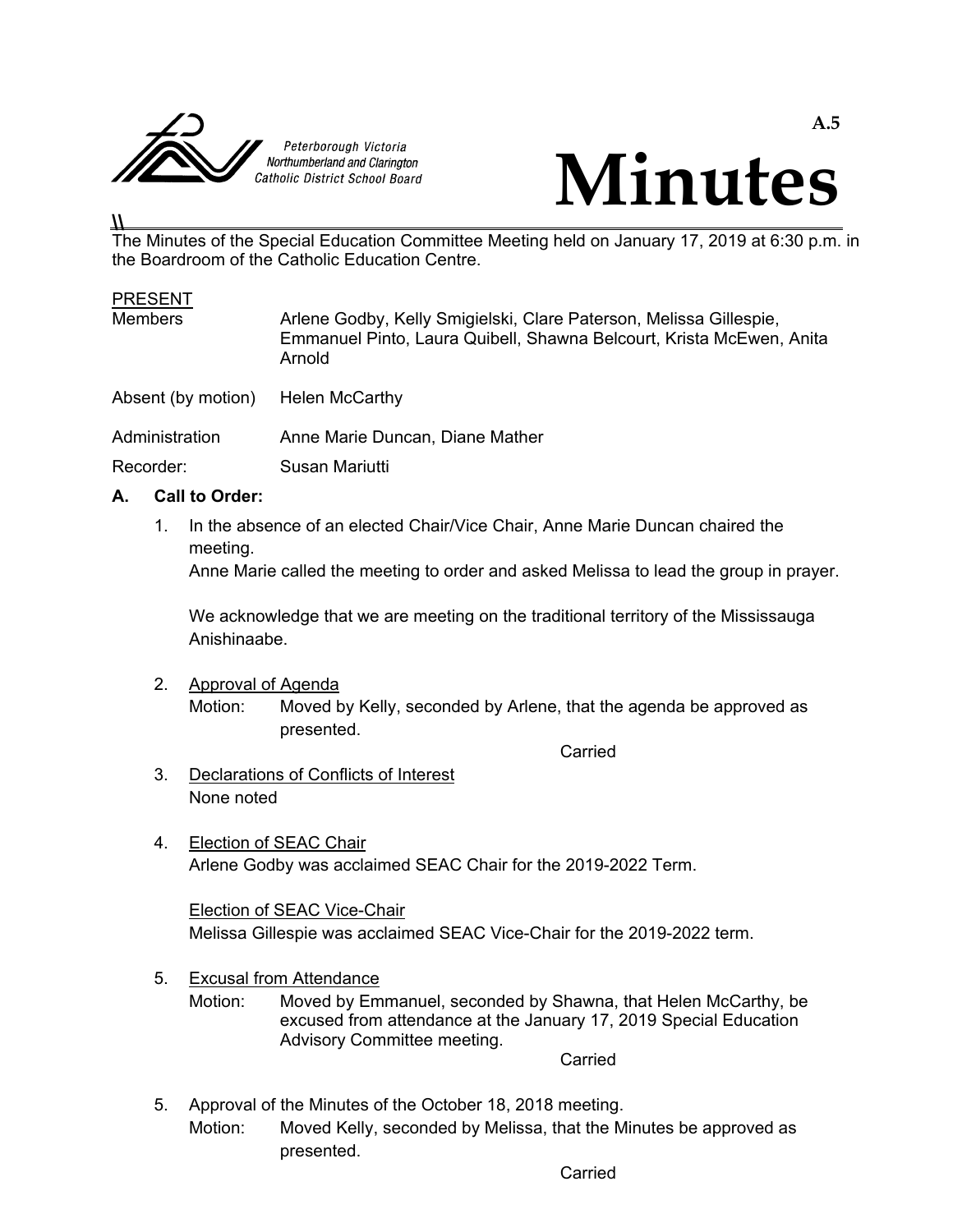- 6. Business Arising from the Minutes
	- Copy of "Terms/Acronyms in Special Education" distributed.

### **B. Recommended Actions/Presentations**:

- 1. Remarks: Chairperson
	- Arlene had no remarks at this time.
- 2. "Be Well Strategy": A Year in Review *(Jennifer Angelo, Mental Health Lead)*
	- Jennifer presented an update on the 'Be Well Strategy" and its implementation in schools across the board.
	- Copy of presentation attached.
- 3. Remarks: Superintendent of Learning/Special Education *(Anne Marie Duncan, Superintendent of Learning/Special Education)* 
	- Anne Marie welcomed our new Trustee/SEAC member, Emmanuel Pinto.
	- We are presently merging the Identification, Placement, Review, Committee (IPRC) forms to make them more concise and ensure the IPRC process is consistent. Anne Marie will share updated forms with SEAC to seek their input.
	- "Service Dog" guidelines are being revised to ensure they are up to date. Anne Marie will share revised guidelines with SEAC to seek their input.
	- Mental Health and Well Being Grant \$52,000, this is a reduction of 50%
	- School Mental Health Assist announce they will be receiving ministry funding
	- Student Monitor role positions have been working well so far; excellent at triaging.
	- Student Incident Portion (SIP): 122 claims were submitted, 94 elementary, 28 secondary, estimate total of \$3,312,999 if all are approved.
- 4. Discussion: "Accessible Education for Students with Disabilities" document *(Anne Marie Duncan, Superintendent of Learning/Special Education)* 
	- Anne Marie highlighted the key points of chapter 8 (8.1 to 8.4)
	- Copy of presentation attached
	- Copy of document can be found at: http://www.ohrc.on.ca/sites/default/files/Policy%20on%20accessible%20educatio n%20for%20students%20with%20disabilities\_FINAL\_EN.pdf
	- Chapter  $8$  sections  $5 8$  will be reviewed at the February meeting
- 5. Reports from SEAC members Included on Agenda
- **C. Information Items**  Attached to agenda
- **D. Old Business**
- **E. New Business**
- **F. Next Meeting**
	- 1. Thursday, February 21, Boardroom, Catholic Education Centre  $6:30 - 9:00$  p.m.